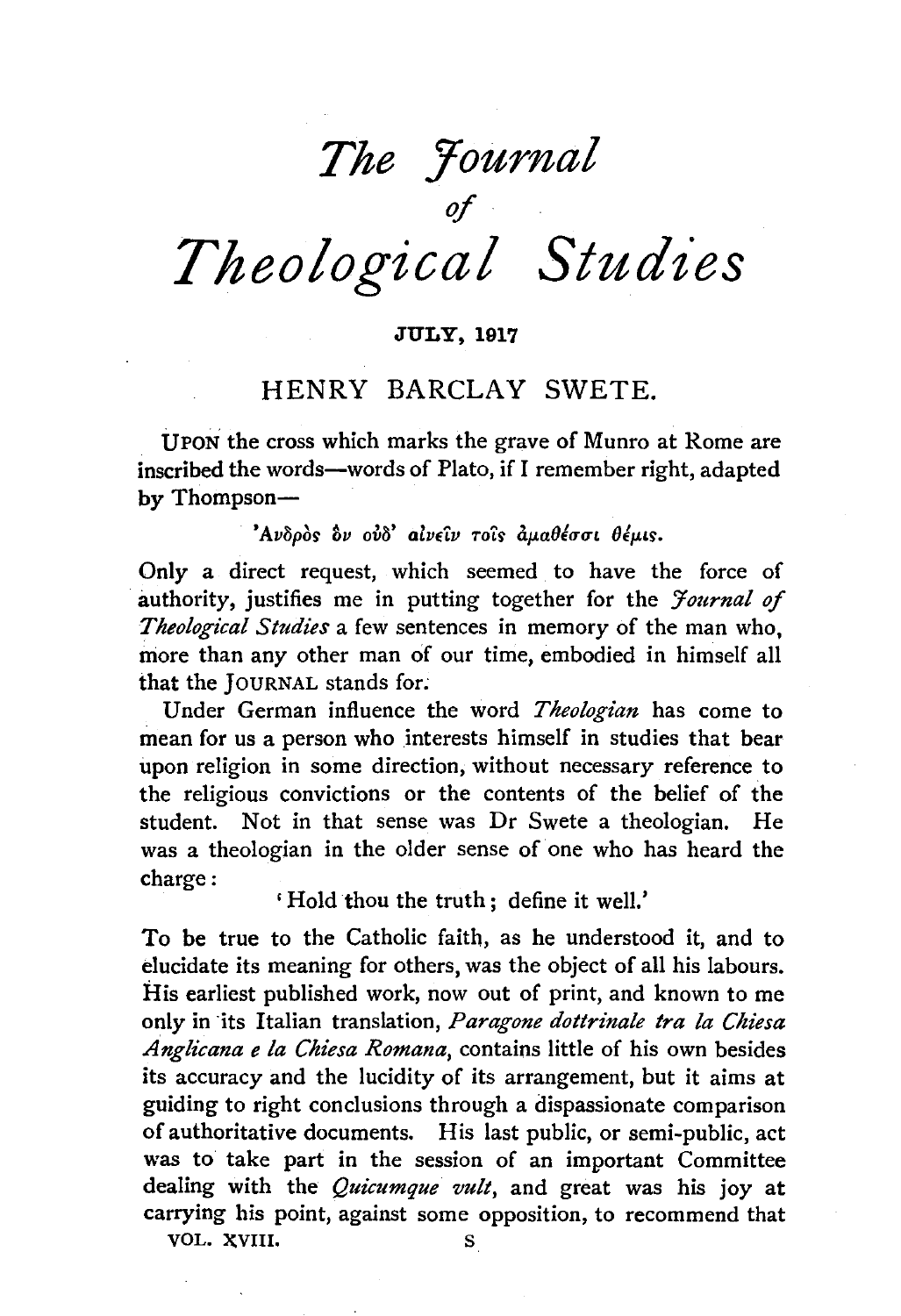## 258 THE JOURNAL OF THEOLOGICAL STUDIES

that document, in a revised and  $re$ -revised version, should be printed in the Prayer-book in its integrity, and that specified sections of it should be used on particular occasions. Perhaps into none of his books has his soul passed with more concentrated force than into his admirable little work on *The Apostles' Creed*  (1894), written 'to enable educated members of the English Church who do not possess the leisure or the opportunities necessary for a fuller study of the subject to form some judgement upon a recent controversy which intimately concerns all who have been baptized into the faith of the Apostles' Creed', The same interest led him to make his own the subject of the Procession of the Holy Ghost. As early as  $1873$  he published his first book on this question, to be followed by another three years later, and, between the two, he edited the treatise of Theodore Lascaris II upon it. The well-worn topic might seem to be so abstruse and remote from life as to become purely academic; but nothing that Dr Swete wrote was devoid of charm, and here he was animated by the consciousness that he was contributing towards the mutual reconciliation of the ancient Churches of Christendom, as well as touching the very heart of Christian doctrine. To him it was no arid speculation; it was vital to an intelligent faith. It was not for nothing that he prefixed to the *History of the Doctrine* • . . *to the death of Charlemagne* the famous words :

> Per te sciamus da PATREM noscamus atque FILIUM : te UTRIUSQUE SPIRITUM credamus omni tempore.

Upon the foundation thus carefully laid he added at intervals throughout his life volume after volume of a more popular kind, expounding the doctrine of the Holy Spirit, though in the preface to the latest of them (1912) he records that 'with the view of preparing for' it he had ' read again all the more important Greek and Latin patristic authorities of the first five centuries, and a few which belong to the sixth, seventh, and eighth', and had 'sought to form his impressions afresh', He was never content to serve up again what had become to him stale and lifeless.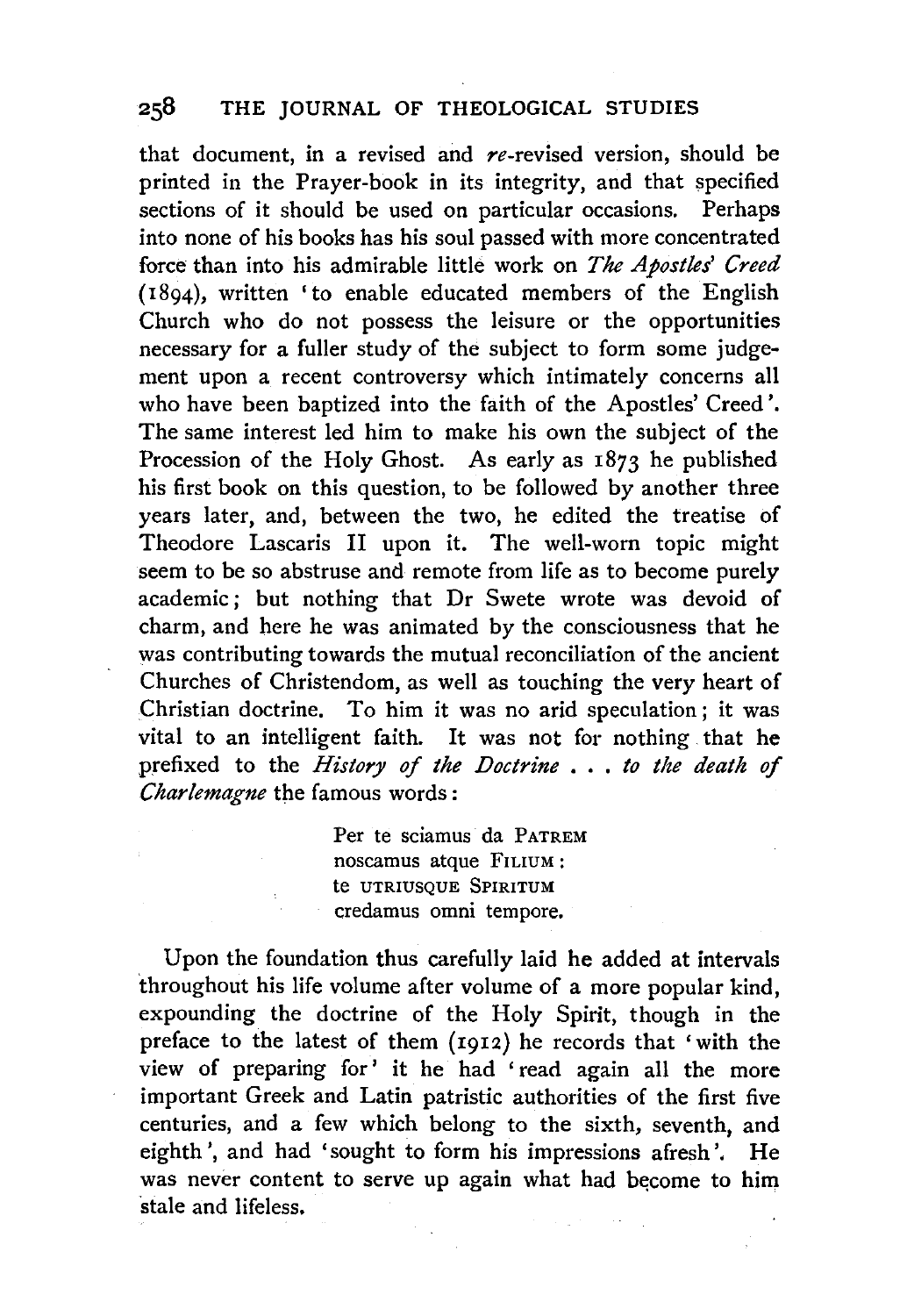It might have seemed as if this devotion to Dogmatic Theology, with all the reading which it involved, would have been enough to occupy all the spare energies of a man who was constantly lecturing to large classes of students and administering the business of a great Divinity Faculty. But Dr Swete was at the same time laying himself out to do for the Old Testament in Greek something like what his predecessor and Dr Hort had done for the New. Of course nothing like the labours of West· cott and Hort were required for editing a text on the principle adopted by Dr Swete in his LXX, but no one who has used it can fail to admire the skill and judgement with which he accomplished the task of preparing what was avowedly but a precursor of the greater edition upon which Dr Brooke and Mr M°Lean have long been engaged. The Introduction, which followed the three volumes of the text, shews the hand of a master, who knows all that has yet been brought to light on matters relating to the LXX, and who handles every detail with assured ease and certainty. It is a pleasure, even to one who is not specially interested in textual criticism, to read the finished and scholarly accounts of the MSS; while the chapters of part iii, on the use of the LXX by Christian and non.Christian writers, and on the aid which it gives to Biblical students, become quite fascinating in their interest. Few disappointments were more keenly felt by Dr Swete than the failure, after years of thought and negotiation, to bring into existence a new Lexicon of LXX Greek, which Dr Nestle was to edit.

. Probably the books which lay the greatest number of readers under obligation to Dr Swete are the two commentaries, on St Mark (1898), and on the Apocalypse (1906). These two books alone would have sufficed to place their author in the foremost rank of English divines. A wealth of erudition, ancient and modern, illustrates the text without overwhelming -or distracting the reader. The scholarship is not merely accurate, but delicate and sensitive to *every nuance.* Nowhere .is there a trace of the pedantry which indulges itself in pouring out information that no one wants. The notes, while ample, are restrained, and are always expressed in language which is lucid, well-chosen, and beautiful with a real artistic beauty. All the commentator's trained power of observation is employed to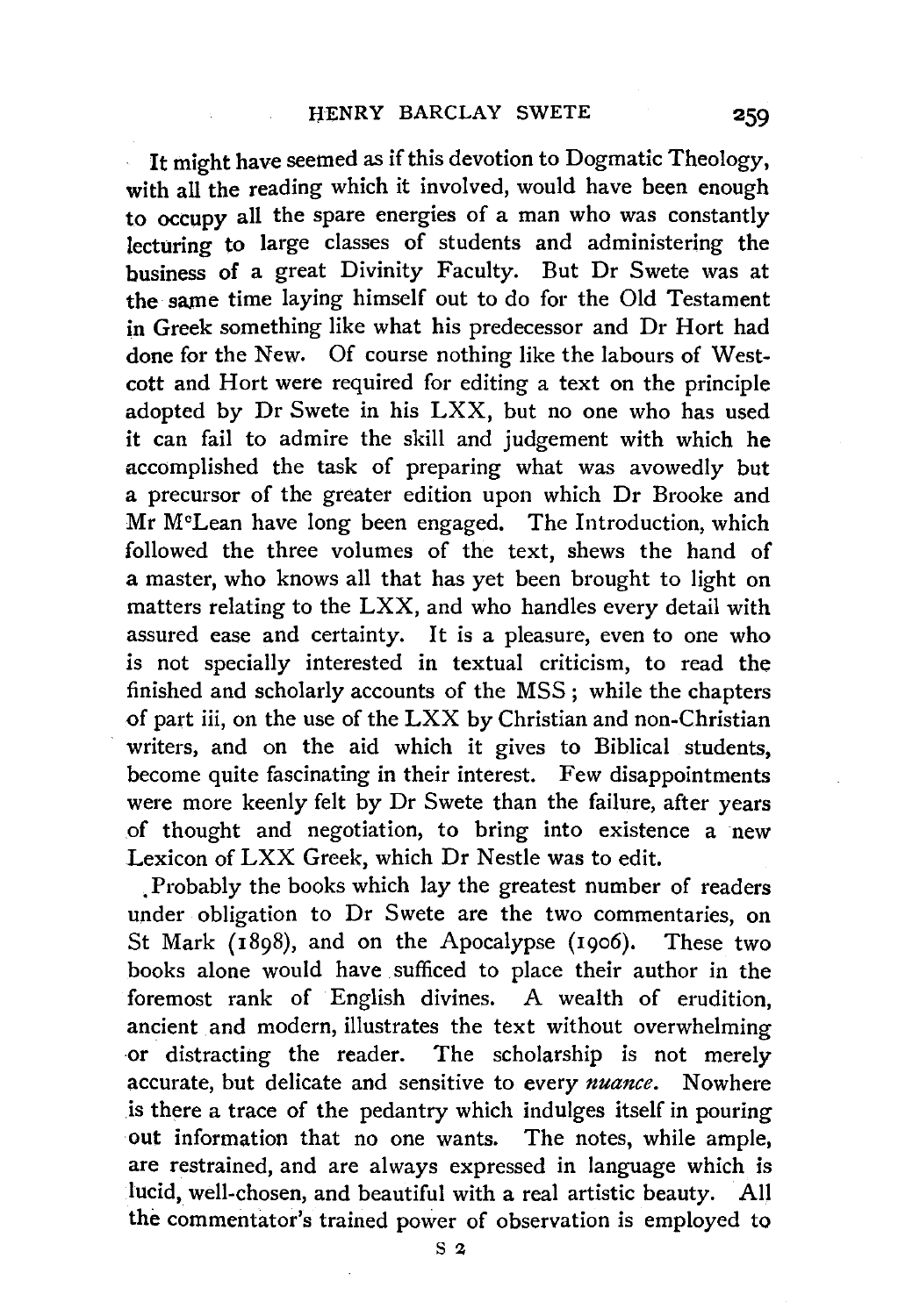### 260 THE JOURNAL OF THEOLOGICAL STUDIES

bring out character, motive, thoughts, and ideas, with a subtilty and a sanity which make every sentence that he writes a delight to read. Above all things, every sentence might be called a lesson in reverence for the subject and for the words ' written for our learning'.

The bibliography which will be published later will shew that dogmatic theology, patristic research (of which his Theodore of Mopsuestia is the principal monument),<sup>1</sup> the Greek version of the Old Testament, the exegesis of the New, did not exhaust Dr Swete's stores of learning. He had a good working knowledge of Hebrew and of Syriac. He had a deep interest in the somewhat neglected field of liturgical studies. He found time to vindicate the Orders of the Church of England against assailants, and the rapier with which he did it was keen and polished. Perhaps the only departments of theological study into which he made no excursions were those of the philosophy of religion and of comparison between religions.

Dr Swete's achievements are not to be measured only by what he wrote, nor by what, in addition, he taught orally in lectures and sermons-lectures and sermons which were always marked by the same felicity of expression and fineness of finish as his books. He was almost as remarkable in setting others to work as in what he did himself. This JOURNAL itself is his offspring, and he wrote the words which introduced the first number of it. The conception of it was his, and the plan on which it was to be conducted was his. He felt the need of an organ for publishing shorter pieces than those of *Texts and Studies*, but of real scientific value, and proceeding from the hands of students of ·every school. It was he who secured the co-operation of Dr Ince, and Dr Sandy, and other Oxford and Durham theologians. Almost at the same time he founded the Central Society of Sacred Study, which has had so large a developement throughout the English-speaking world. He brought to birth, what he called a 'conception of the great 'seventies', the Patristic Texts Series. He induced Dr Srawley to set on foot his excellent series of Liturgical Handbooks. Dr M°Neile tells us that it

<sup>1</sup> His capital little book on *Patristic Study* is the only one, so far as I know, which for some reason he failed to correct with his usual care. It contains a good many misprints.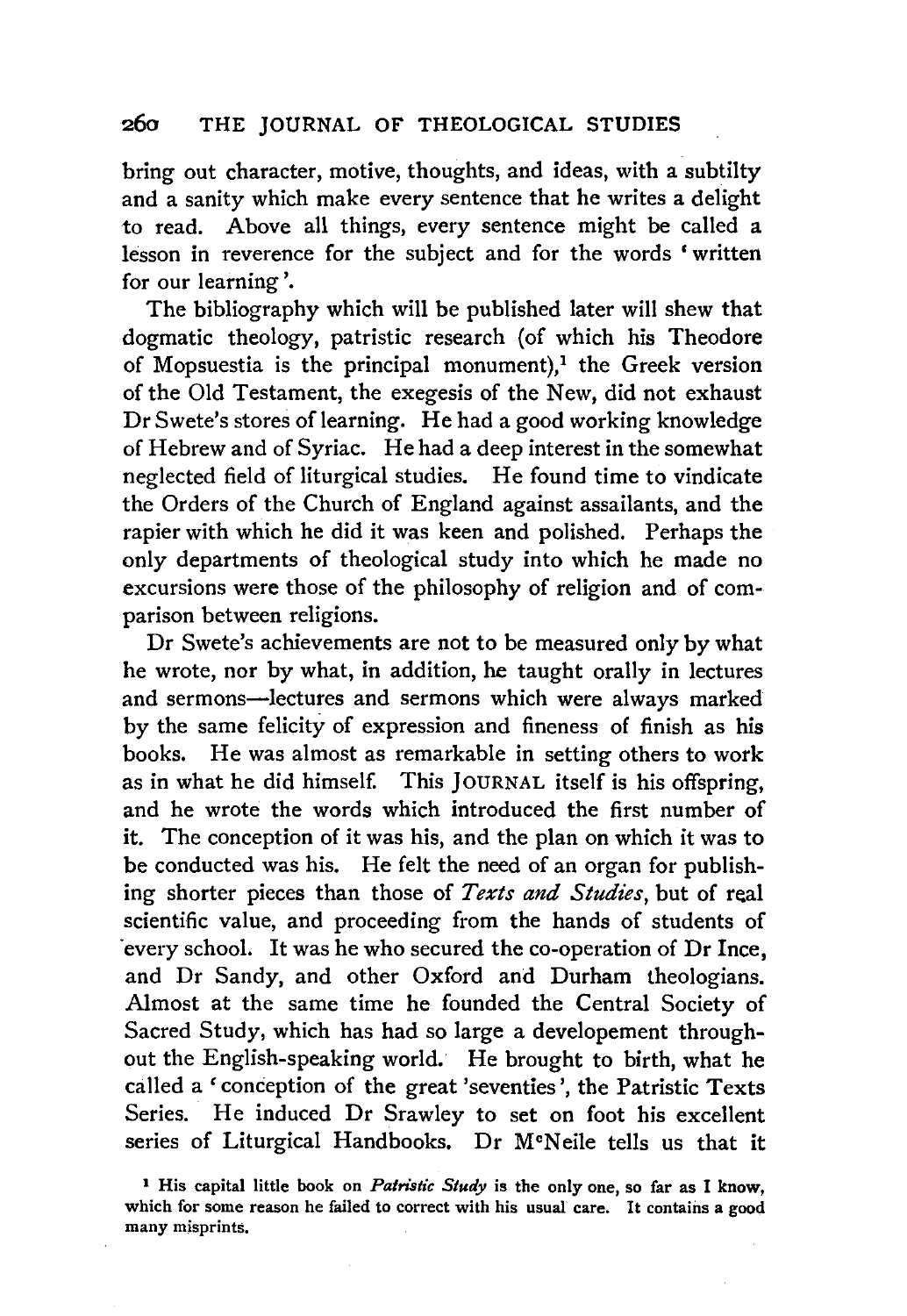was Dr Swete who induced him to undertake his edition of St Matthew. Scholars without number have gone to him for advice and found encouragement from him. Two volumes of Cambridge Essays have had him as their editor. A third volume, only partly from Cambridge, is expected to be published in a few months' time. With endless pains he organized the work which it is hoped will at last produce the Lexicon of Ecclesiastical Greek.

The admixture of the Irish blood with the English has often been productive of genius-in theology no less than in other pursuits; Dr Swete was an instance. With Celtic brilliancy and imagination he united the methodical ways and the disciplined perseverance of the Englishman. Bodily frailnessfor several years he was unable to walk, or even to stand at the altar to celebrate, and delivered his lectures and sermons sittingprevented him from seeking exercise, and favoured his intellectual industry. He was a wonderfully rapid worker, and could throw off in a few hours what would have cost other men-if they were capable of such work at all-days or weeks of labour. But this facility did not make him less painstaking. He would write a lecture or paper over and over again two or three times before he was satisfied with its shape. He had a great distrust of anything that looked too clever. It was difficult to get him to do justice to French writers: he thought them too ingenious and too epigrammatic. He preferred the plodding, verbose, uncouth German as a helper in his work-though his anger with the German divines since the war broke out was almost amusing in its naïveté. In himself he joined the German thoroughness with the French feeling for form.

He had of course his limitations, like other men. He had little sympathy with people who did not care for knowledge. No one could be more tenderly helpful to a learner, however ignorant and backward ; but he did not understand the healthy young man who only wants to pass his examinations as easily as he can. It was a cruelty to make him a college officer, as he was once. He would say, after a delightful half-hour with a child, 'What a pity it is that a dear little boy like that should have to grow up into an uninteresting undergraduate!' Nevertheless this was but a humorous turn of phrase. He took the utmost